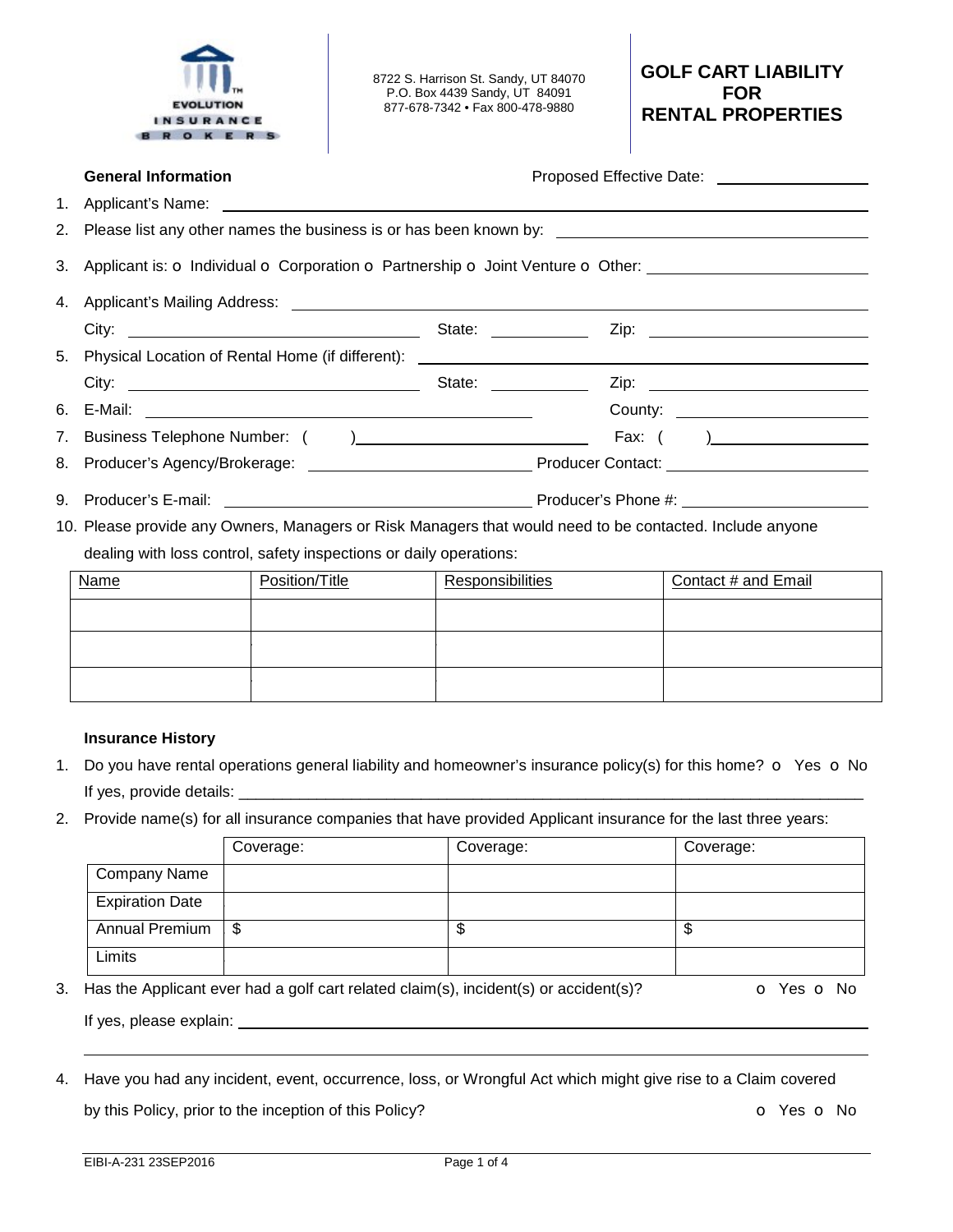5. Has the Applicant, or anyone on the Applicant's behalf, attempted to place this risk in standard markets?

o Yes o No

If the standard markets are declining placement, please explain why:

#### **Desired Insurance**

#### **General Liability - Limit of Liability:**

| $\circ$ | \$50,000/\$100,000    | $\circ$ | \$25,000/\$50,000/\$100,000     |
|---------|-----------------------|---------|---------------------------------|
| O       | \$100,000/\$300,000   | $\circ$ | \$50,000/\$100,000/\$300,000    |
| O       | \$250,000/\$500,000   | $\circ$ | \$100,000/\$250,000/\$500,000   |
| O       | \$500,000/\$1,000,000 | $\circ$ | \$250,000/\$500,000/\$1,000,000 |
| O       | Other:                | $\circ$ | Other:                          |

**Self-Insured Retention (SIR):**  $\sigma$  **\$1,000 (Min.)**  $\sigma$  **\$2,500**  $\sigma$  **\$5,000**  $\sigma$  **Other: \$** 

## **Auto Liability**

1. Are you required to register/plate the golf cart(s)?  $\bullet$  Yes  $\bullet$  No \*If yes, auto liability is required\* Per Person/Per Act/Property Damage Single Limit

| O       | \$10,000/\$20,000/\$10,000    | $\circ$ | \$100,000/\$300,000/\$50,000    | O       | \$300,000           |
|---------|-------------------------------|---------|---------------------------------|---------|---------------------|
| О       | \$25,000/\$50,000/\$15,000    | O       | \$250,000/\$500,000/\$100,000   | O       | \$500,000           |
| $\circ$ | \$50,000/\$100,000/\$25,000   | $\circ$ | \$250,000/\$1,000,000/\$100,000 | $\circ$ | $\vert$ \$1,000,000 |
| $\circ$ | \$100,000/\$250,000/\$100,000 | $\circ$ | Other                           | О       | \$5,000,000         |

Please provide statutory requirements if applicable:

2. Do you want physical damage/inland marine coverage for the golf cart(s)?  $\bullet$  Yes  $\bullet$  No

If yes, please provide total Actual Cash Value (ACV):

## **Golf Cart Activities**

1. Identify all locations where activities take place by (i.e. within community, golfing, beach, on the road, etc):

2. Estimated participation statistics:

| <b>ANNUAL GROSS RECEIPTS</b>  | <b>ANNUAL NO. OF</b>    | <b>AVERAGE TIMEFRAME A</b>     | <b>ESTIMATED NO.</b> |
|-------------------------------|-------------------------|--------------------------------|----------------------|
| <b>FROM RENTAL OPERATIONS</b> | <b>RENTAL CONTRACTS</b> | <b>RENTER WILL OCCUPY HOME</b> | <b>OF DRIVERS</b>    |
|                               |                         |                                |                      |

3. How many golf carts are kept on the rental property? \_\_\_\_\_\_\_\_\_\_\_\_\_\_\_\_\_\_\_\_\_\_\_\_\_\_\_\_\_\_\_\_\_\_\_\_\_\_\_\_\_\_\_\_\_\_\_\_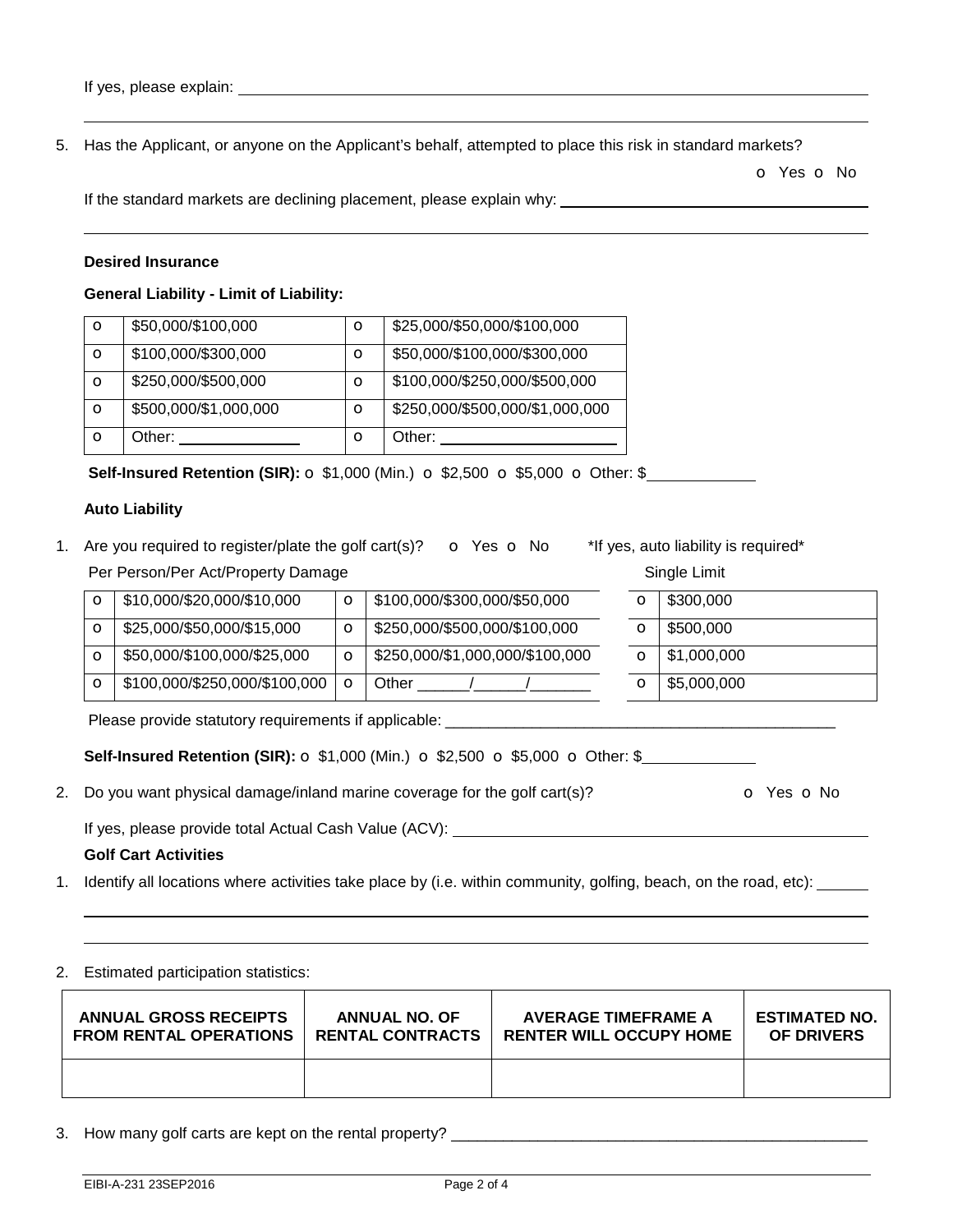| 4. |                                                                                                                                                                                                                                |            |  |
|----|--------------------------------------------------------------------------------------------------------------------------------------------------------------------------------------------------------------------------------|------------|--|
| 5. |                                                                                                                                                                                                                                |            |  |
| 6. |                                                                                                                                                                                                                                |            |  |
| 7. |                                                                                                                                                                                                                                |            |  |
| 8. |                                                                                                                                                                                                                                |            |  |
|    | <b>Risk Management</b>                                                                                                                                                                                                         |            |  |
| 1. |                                                                                                                                                                                                                                |            |  |
| 2. | How often is the cart checked and inspected? The contract of the case of the case of the case of the case of the case of the case of the case of the case of the case of the case of the case of the case of the case of the c |            |  |
| 3. | Do you keep any maintenance records?                                                                                                                                                                                           | O Yes O No |  |
|    |                                                                                                                                                                                                                                |            |  |
| 4. | Do your customers rent any of your non-motorized equipment?                                                                                                                                                                    | O Yes O No |  |
|    |                                                                                                                                                                                                                                |            |  |
| 5. | Describe the type of renter that normally rents the home (families, students, friends of yours etc.) __________                                                                                                                |            |  |
| 6. | What is the minimum and maximum age of golf cart drivers?<br>Min: ___________ Max: ________                                                                                                                                    |            |  |
| 7. | Do you conduct a pre-rental briefing or safety check?                                                                                                                                                                          | O Yes O No |  |
| 8. | What requirements do you review to approve renters? ____________________________                                                                                                                                               |            |  |
|    |                                                                                                                                                                                                                                |            |  |
| 9. |                                                                                                                                                                                                                                |            |  |
|    | 10. Do you utilize video recording of signed waivers?                                                                                                                                                                          | O Yes O No |  |

## **GOLF CART SCHEDULE**

# **\*Indicate ACV (actual cash value) only if you desire hull/physical damage for the vessel**

| <b>UNIT</b>    | <b>YEAR</b> | <b>MAKE AND MODEL</b> | <b>LENGTH</b> | HULL ID # (12 DIGITS) | *ACV VALUE |
|----------------|-------------|-----------------------|---------------|-----------------------|------------|
| $\mathbf{1}$ . |             |                       |               |                       |            |
| 2.             |             |                       |               |                       |            |
| 3.             |             |                       |               |                       |            |
| 4.             |             |                       |               |                       |            |
| 5.             |             |                       |               |                       |            |
| 6.             |             |                       |               |                       |            |
| 7.             |             |                       |               |                       |            |
| 8.             |             |                       |               |                       |            |